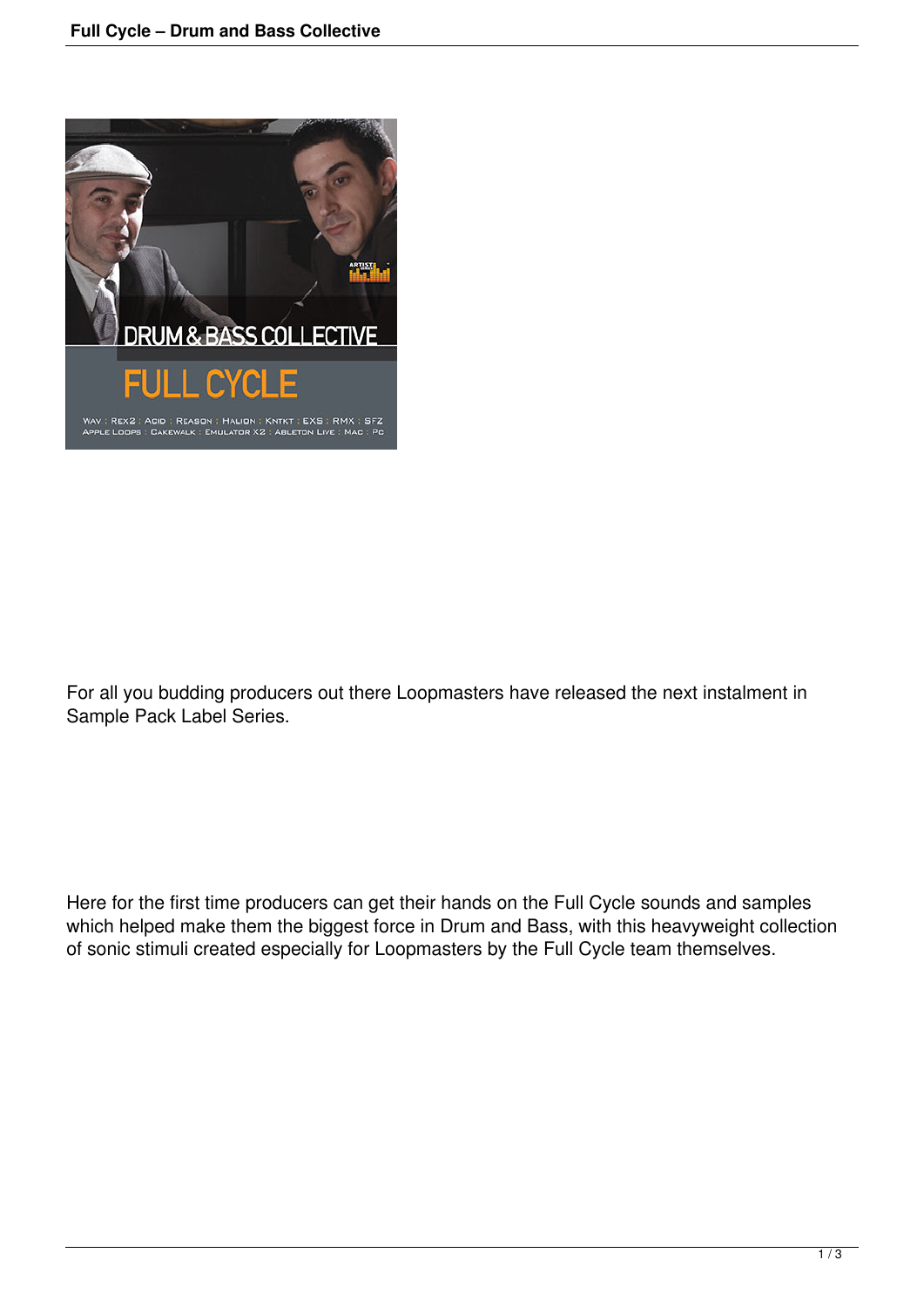The Full Cycle camp is almost directly synonymous with Drum'n'Bass's "Bristol sound", both being primarily associated with Roni Size, DJ Die, DJ Suv and DJ Krust. In the late 1990's, Full Cycle was at the peak of its creative powers, the Reprazent project had brought Drum & Bass to the attention of the masses and Full Cycle was the crew's spiritual, underground home.

The breaks were recorded live at Full Cycle / Channel House studios in Bristol and everything was recorded using high end vintage outboard equipment and then processed digitally.

In detail you can expect to find 34 Cone Shaking Bass Loops, 83 Hard and Broken live played and reprogrammed Drum and Bass Drumloops, 43 Tearout Musical Loops, 11 Vocal and FX Loops, 46 DnB Percussion Loops, 77 Deep Bass Stabs, 70 Individual Drum and Bass Drum Samples, 20 Instrument one shot sounds, 68 Vox and FX samples and 47 ready to play patches for Reason NNXT, Halion, Kontakt, and SFZ.

The complete collection weighs in at 850Mb, with 450 Wav Files, 217 Rex Files, and 47 Patches. The collection is also available as a Reason Refill, Ableton Live Pack, and as Apple Loops.

If you want to sample the source of the evolvement of the world famous Bristol Drum and Bass Sound, you cant get anything more authentic than the Full Cycle Artist Samplepack from